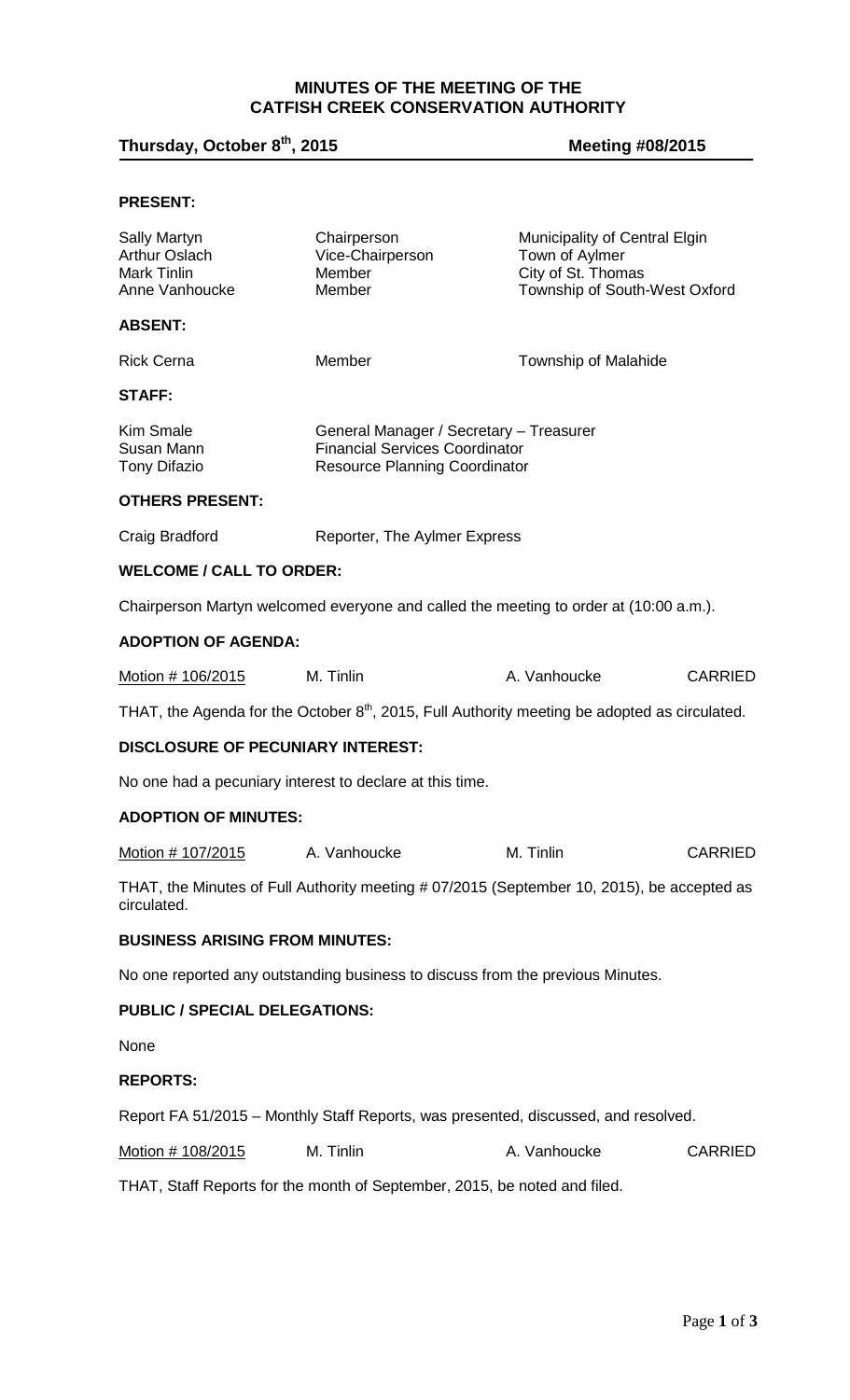| discussed, and resolved.                          | Report FA 52/2015 - September Summary of Revenue and Expenditures, was presented,                                                                                                  |              |                |
|---------------------------------------------------|------------------------------------------------------------------------------------------------------------------------------------------------------------------------------------|--------------|----------------|
| Motion # 109/2015                                 | A. Oslach                                                                                                                                                                          | M. Tinlin    | <b>CARRIED</b> |
| THAT, Report FA 52/2015, be noted and filed.      |                                                                                                                                                                                    |              |                |
|                                                   | Report FA 53/2015 – Accounts Payable, was presented, discussed, and resolved.                                                                                                      |              |                |
| Motion # 110/2015                                 | M. Tinlin                                                                                                                                                                          | A. Vanhoucke | <b>CARRIED</b> |
| Report FA 53/2015.                                | THAT, Accounts Payable totaling \$50,631.64, be approved for payment as presented in                                                                                               |              |                |
| discussed, and resolved.                          | Report FA 54/2015 - Approved Section 28 Regulation Applications, was presented,                                                                                                    |              |                |
| Motion # 111/2015                                 | M. Tinlin                                                                                                                                                                          | A. Vanhoucke | <b>CARRIED</b> |
| FA 54/2015, as information.                       | THAT, the Full Authority receive the staff approved Section 28 Regulation Applications Report                                                                                      |              |                |
| resolved.                                         | Report FA 55/2015 - Blacklegged Tick Field Research Report, was presented, discussed, and                                                                                          |              |                |
| Motion # 112/2015                                 | A. Oslach                                                                                                                                                                          | M. Tinlin    | <b>CARRIED</b> |
| University of Guelph as information at this time. | THAT, the Full Authority receive the 2015 Field Research Report on the distribution of<br>blacklegged ticks and the risk of Lyme disease in Ontario submitted by Katie Clow of the |              |                |
| resolved.                                         | Report FA 56/2015 - Shoreline Management Plan Update, was presented, discussed, and                                                                                                |              |                |
| Motion # 113/2015                                 | A. Vanhoucke                                                                                                                                                                       | A. Oslach    | <b>CARRIED</b> |
|                                                   | THAT, Report FA 56/2015, be received as information at this time.                                                                                                                  |              |                |
| resolved.                                         | Report FA 57/2015 - Conservation Ontario Council Meeting was presented, discussed, and                                                                                             |              |                |
| <u>Motion # 114/2015</u>                          | A. Vanhoucke                                                                                                                                                                       | A. Oslach    | <b>CARRIED</b> |
| THAT, Report FA 57/2015, be noted and filed.      |                                                                                                                                                                                    |              |                |
| resolved.                                         | Report FA 58 /2015 - Conservation Authorities Act Review, was presented, discussed, and                                                                                            |              |                |
|                                                   | Vice Choirperson Oclock size ulated a droft letter from the Town of Automorphet will be taken to                                                                                   |              |                |

Vice-Chairperson Oslach circulated a draft letter from the Town of Aylmer that will be taken to the October 13<sup>th</sup> Council meeting for consideration. Chairperson Martyn mentioned that the Municipality of Central Elgin passed a resolution at their September  $28<sup>th</sup>$  Council meeting endorsing the comments received from the Kettle Creek and Catfish Creek Conservation Authorities regarding this matter. Both submissions will be sent to the Ministry of Natural Resources and Forestry in response to the Conservation Authorities Act Review Discussion Paper (EBR 012-4509).

| Motion # 115/2015 | A. Oslach | A. Vanhoucke | <b>CARRIED</b> |
|-------------------|-----------|--------------|----------------|
|-------------------|-----------|--------------|----------------|

THAT, the Full Authority endorse Conservation Ontario's Submission to the Ministry of Natural Resources and Forestry on the Conservation Authorities Act Review Discussion Paper; and further,

That, the response from the Catfish Creek Conservation Authority attached to Report FA 58 /2015, be approved for submission to the Ministry of Natural Resources and Forestry as presented.